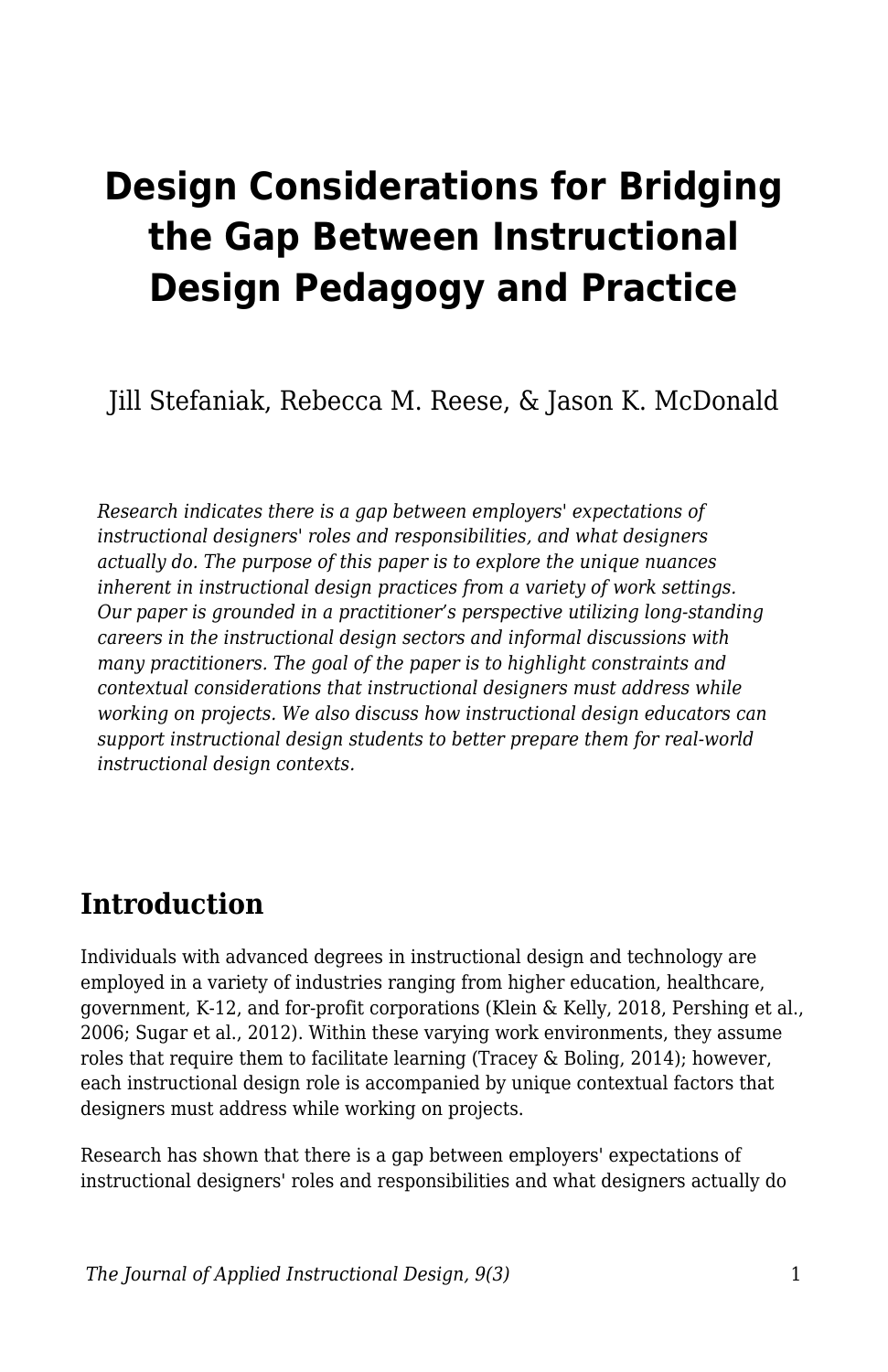on-the-job (Klein & Kelly, 2018; Sugar & Moore, 2015; Villachica et al, 2010). There is a logical need, then, for instructional design programs in higher education to develop a better understanding of the practices performed by instructional designers in the field and align these practices with their curricula. Not only will this help programs address workforce development needs as they relate to instructional design, it will also position academic programs to prepare their learners for the expectations of the workplace. In turn, learners will be better able to articulate instructional design principles in practice, communicate with project constituents, and educate employers on the skills and competencies possessed by thoroughly prepared instructional designers.

A key skill for new Instructional Designers (IDs) is the ability to embrace project constraints, working among changing project expectations, and interacting with multiple stakeholders on a variety of projects. Academic instructional design programs can provide new Designers with a solid foundation in fundamental instructional design concepts as well as work towards cultivating their learners' interpersonal skills (Visscher-Voerman, 2017).

It is important for academia to take inventory of how they facilitate authentic learning experiences for their learners to ensure that novice or newly trained Instructional Designers (IDs) are confident to adapt to different situations and factors that may impact the results of their projects (Bannan-Ritland, 2001; Quinn, 1994, 1995). As educators provide these situated real-world experiences, learners are able to develop abilities as IDs and create artifacts showcasing their skills making them more competitive and viable in the workforce.

This paper explores the unique nuances inherent in instructional design practices from a variety of work settings and is grounded in a practitioner perspective utilizing long careers in instructional design and informal discussions with many practitioners. The goal is to highlight constraints and contextual considerations that IDs must address in their designs while working on projects in sometimes very different cultures or contexts. We also briefly discuss how instructional design educators can facilitate real-world learning opportunities through casebased learning to instill confidence in instructional design students as they prepare to work in diverse situations.

### **Context 1: Instructional Design in Higher Education Institutions**

Is the practitioner role in higher education for you? Before making There are a few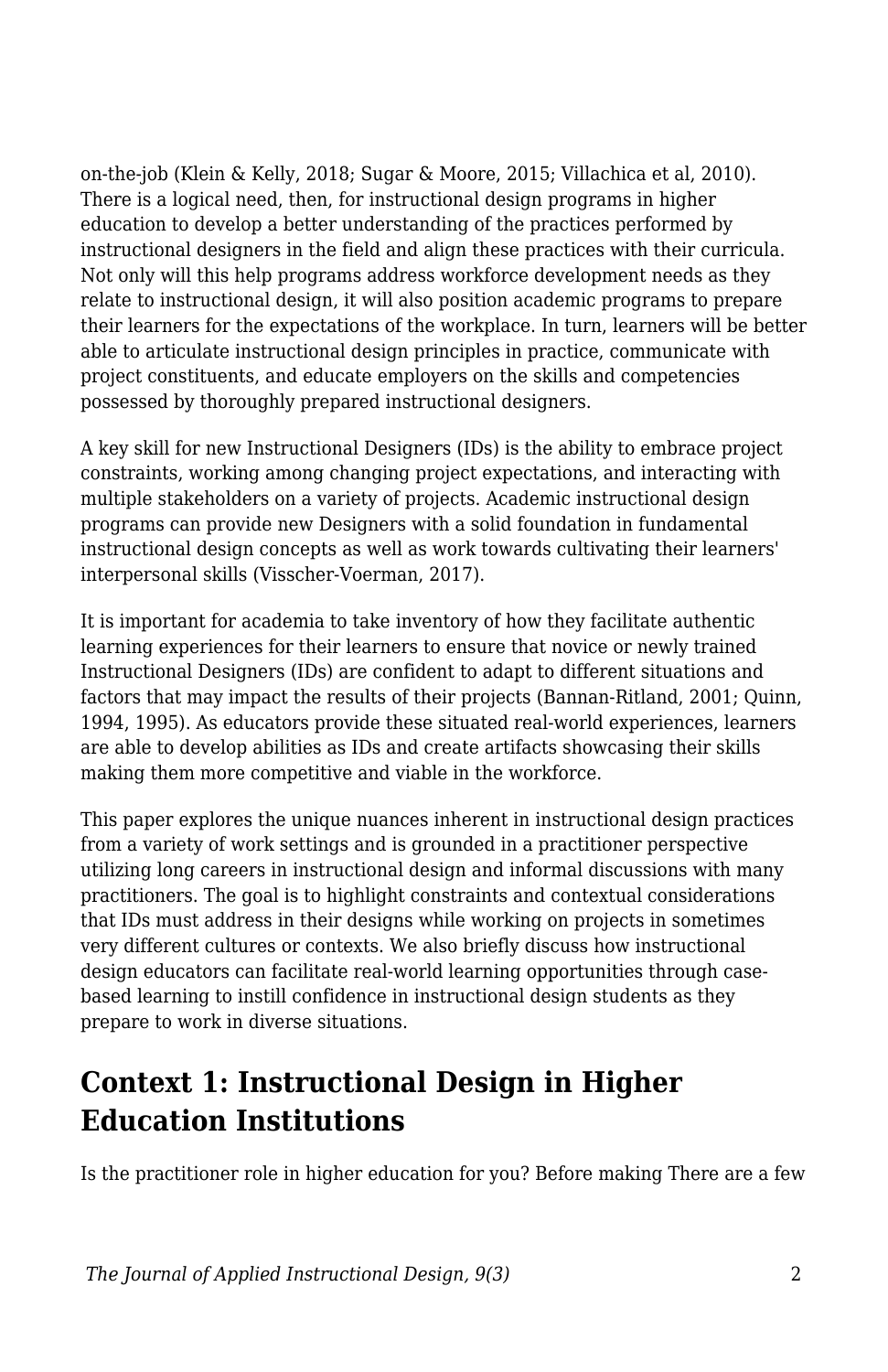things you should consider before making this choice. First, the world of a nonfaculty or non-teaching Instructional Designer (ID) is quite different from that of an instructor/faculty member. Second, no amount of coding classes will help you secure a job offer if that is not a job requirement. Every organization has different expectations for how an Instructional Designer (ID) will engage with course development. The key is to identify your strengths and grow those, then find the job that best fits your particular skill set. The many hats that IDs wear during course development often includes project manager, multimedia editor, graphic designer, and subject-matter experts (SMEs) whisperer. Of these, you will spend a great deal of time fostering relationships with your subject-matter experts (SMEs) or Faculty member. You become their eLearning trainer, technology support and online resource connection (e.g., introducing them to a Librarian to identify open education resources).

IDs must plan for continuous improvement and professional development to keep up with the rapid changes in trends and research. For example, the addition of educational technology and users demands for more innovative methods for engaging with learners. With a large number of eLearning software options to enhance an online course, it is important to have strong design skills, creativity, and knowledge of learning theories. An IDs efforts to keep on top of learning research ensures courses are applying eLearning tools in the most effective way. To stay on point professionally, connect with professional organizations, follow instructional design forums, grow your digital identity through social networks, and subscribe to journal resources.

One of the toughest challenges faced by instructional design practitioners in higher education is obtaining 'buy-in' from faculty (Mansbach & Austin, 2018). Faculty often have little experience working with IDs, and might find it hard to accept suggestions for changes to teaching strategies or struggle with technology. For example, it is easy to fall into a routine and to lose that critical eye for how your course operates, and the IDs presence is not to supersede the faculty, rather provide an alternative perspective. IDs working with faculty provide suggestions for improving alignment of activities to learning outcomes, and creating meaningful digital experiences for learners. IDs want to communicate their goals for the course, they must be sure to intentionally listen to the faculty to help facilitate their thoughts and intentions into the course. One way to ease tensions around an ID working in a course is to provide clear definitions of roles and contributions during development. A successful ID is willing to negotiate the workload, assigned tasks, and responsibilities based on the skills of the faculty (Ritzhaupt & Kumar, 2015).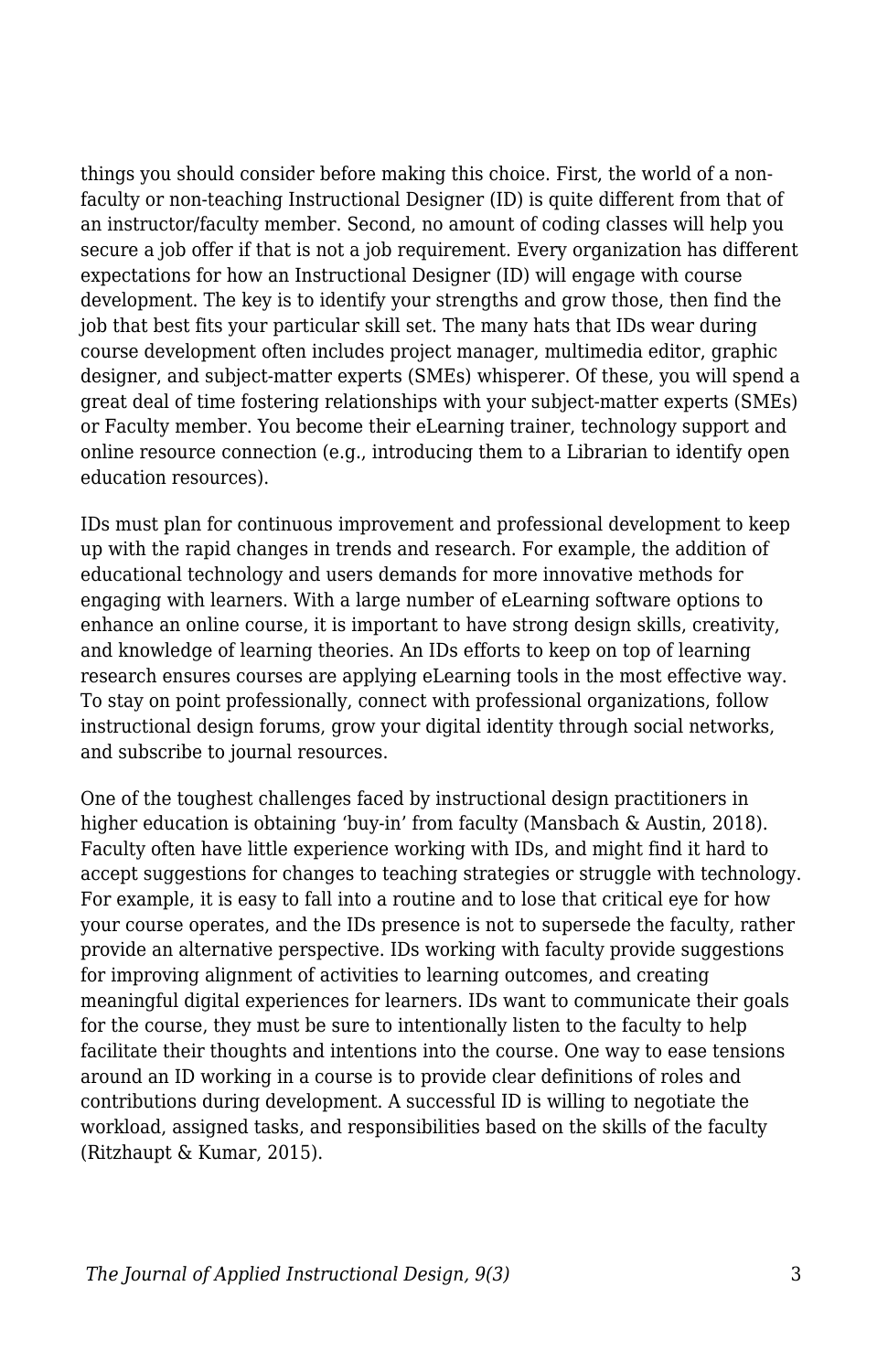## **Context 2: Utilizing Instructional Design to Support Performance Improvement Initiatives in Healthcare**

Oftentimes, IDs working in healthcare settings are required to be sensitive to constraints associated with time and access to SMEs. There is increased pressure to design viable and sustainable solutions as they often have a direct impact on patient safety. Frequently trainees in healthcare-related fields learn and perform under a significantly higher levels of cognitive load. This is due to the amount of subject matter content that must to be covered in a condensed amount of time. IDs working with program directors and instructors in healthcare-related programs; must correctly identify and employ instructional strategies to mitigate the effects of cognitive load on the learner. They must also account for the need for healthcare professionals to make decisions promptly and work in highly stressful situations.

Historically, healthcare professionals have been taught how to perform a variety of medical procedures through the "see one, do one, teach one" approach (Beck, 2004). Of course, prescribing this type of training philosophy can pose several problems for the learner and trainer. IDs will often come across instructors and program directors who use to these types of learning strategies because they were trained in a similar manner. IDs, therefore, should be comfortable with questioning their SME and communicating the need to implementing different instructional strategies that yield improved learning and performance outcomes. This can be challenging and push IDs outside of their comfort zone (Visscher-Voerman, 2017). Failure to have these difficult conversations often leads to issues with the delivery of instruction and the inability of the learners to transfer knowledge to a working context.

Healthcare professionals regularly find themselves working within teams to deliver patient care. While the expectation is that individuals from varying disciplines will work together, these disciplines train separately. While research in medical education is promoting more interprofessional educational training opportunities earlier in programs (Reeves et al., 2013; West et al., 2016), the ID can provide a pivotal role when designing instruction that poses implications across the healthcare system.

Within contexts involving multiple learners and disciplines, it is beneficial for the ID to utilize a systems view of the organization (Stefaniak, 2020). Design decisions must account for the systemic implications of proposed solutions. The ID must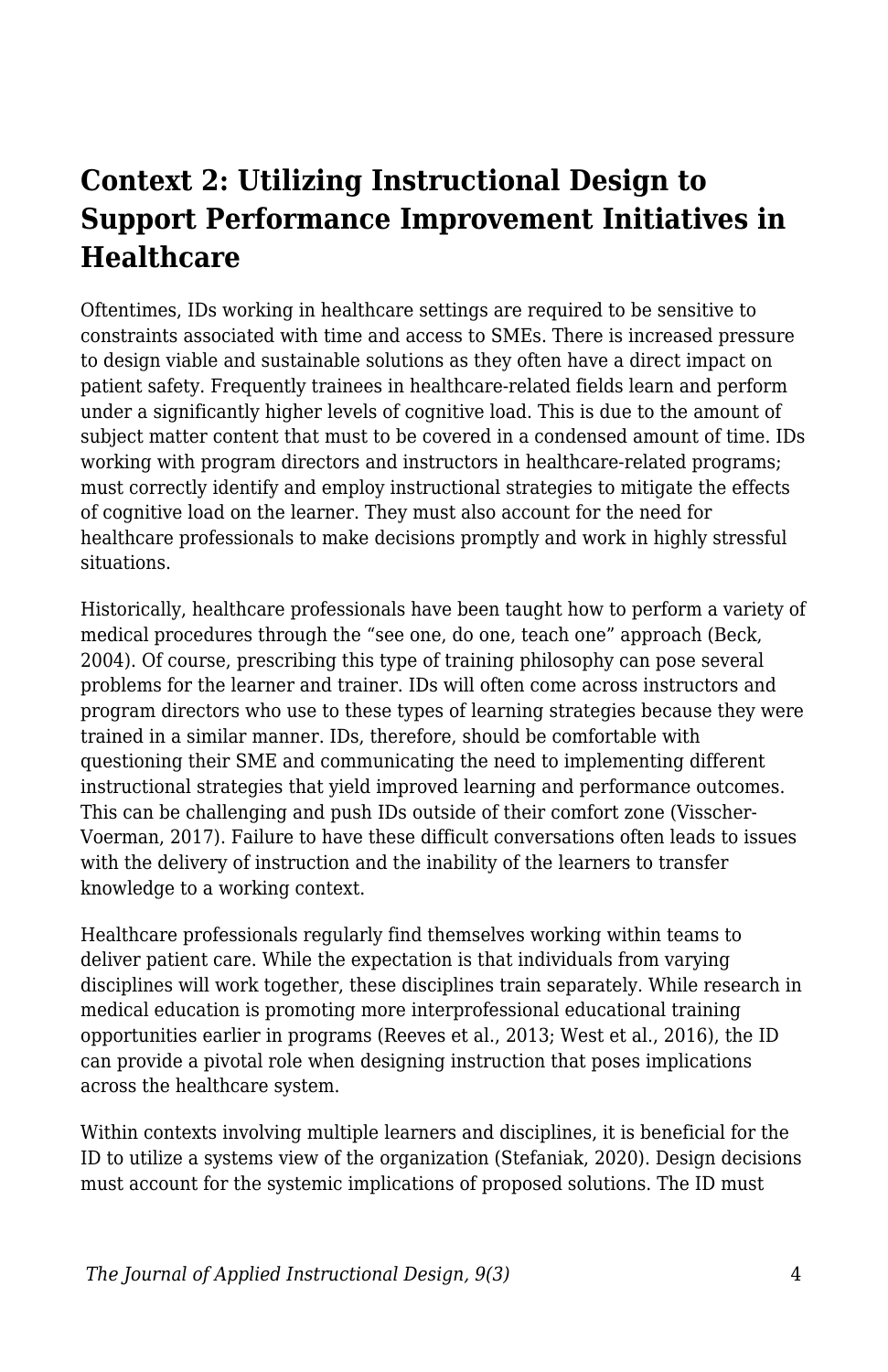demonstrate an understanding of the inputs and outputs pertinent to the authentic environment they are designing within. Failure to do so will result in design solutions that will fall short of their intended goals or are unsustainable.

# **Context 3: Promoting Instructional Design Practices Among Startup Companies**

In many ways, working in startup environments magnifies many of the challenges that instructional designers experience working in other types of organization. For instance, although it often is not the case that being first to market provides a competitive advantage (Suarez & Lanzolla, 2007), the leadership of many startups assume this is true and so push their employees as hard as they can so they can be the first to offer a product in their given sector. Additionally, many startups work with limited funding, which may not provide IDs with the resources (e.g., financial, technological, etc.). IDs are increasingly used as inputs for creating high-quality educational materials. There may only be one ID in a company or perhaps they are a member of a very small team, yet they are often expected to produce large quantities of material in a short time. This means IDs working for startups find themselves experiencing even more pressure to bypass the phases of analysis or evaluative, unlike in a larger organizations. They may even find themselves pressured to release "beta" or "alpha" versions of their materials so as to not forego windows of opportunity for learners within the company or their customer base.

As a consequence, IDs in startups must find ways to creatively use their resources in order to be successful. While working with fewer resources, IDs must still produce results. Sometimes this could mean the first evaluation of instruction occurs in initial situations, having built in designs mechanisms to quickly update even foundational, structural elements of instruction responding to the results the initial group of participants (see Gibbons, 2013). Perhaps to do this IDs will rely on simpler technologies that allow them to update components without the involvement of other team members. Being successful could also mean finding creative ways to help learners achieve the desired learning outcomes. For example, enlisting other employees within the company as ad-hoc trainers to help others master skills in which they may have some pre-existing expertise.

To help make these concepts more concrete, we describe the case of a recent graduate (we'll call them 'Nia') from one of our instructional design programs. Nia accepted a position as the Director of Training in a local startup. Their experience at this position illustrated many of the factors described above. For example, Nia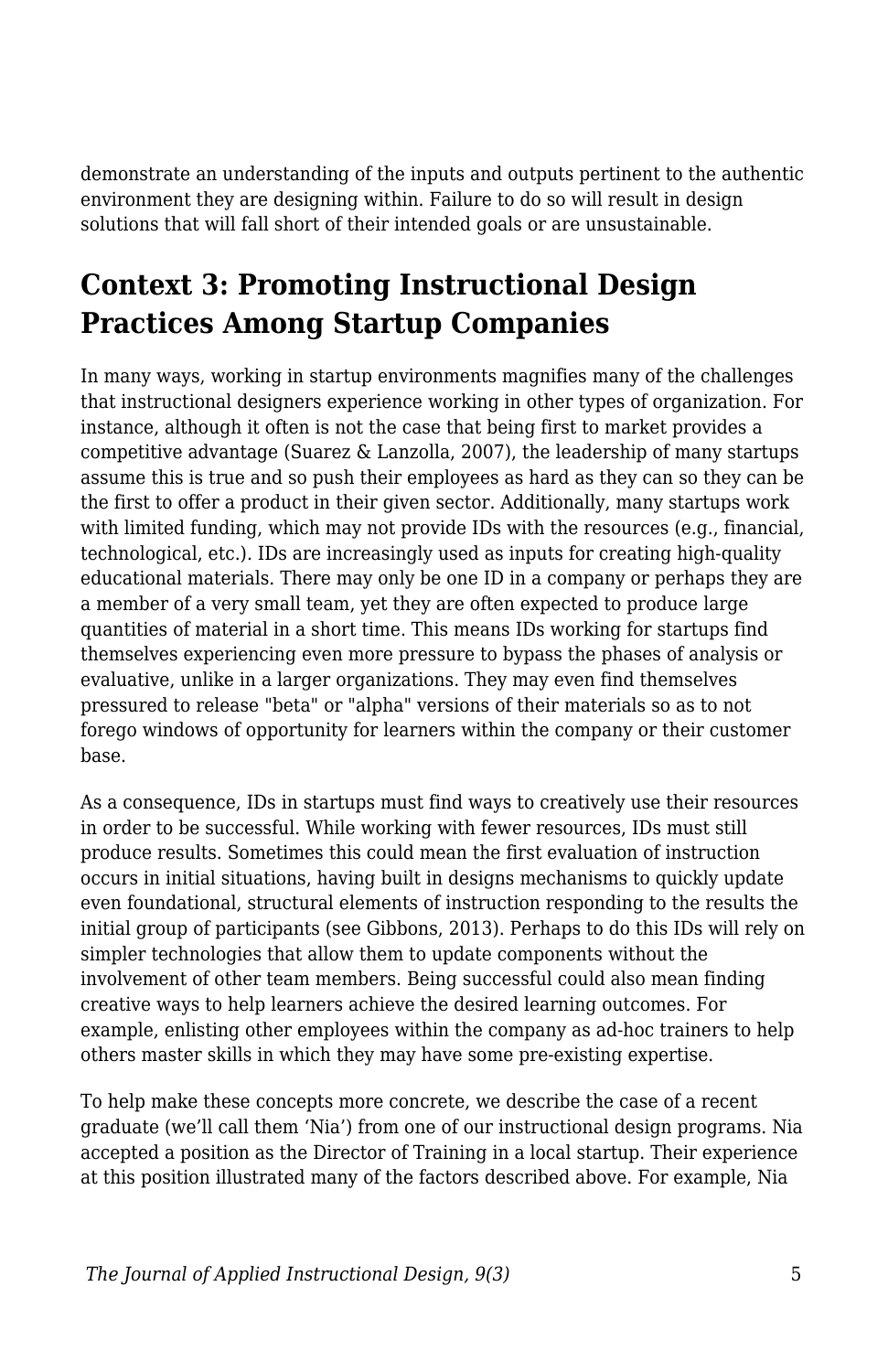was expected to not only develop training curriculum for new employees but also to travel throughout the United States and internationally to facilitate the training as the organization opened new facilities. Often Nia's timeline, from receiving an assignment to traveling on-site for training, was measured in weeks. Nia was expected to guarantee that every employee in the new facility was fully prepared for the business to open and welcome customers immediately after training. Nia is the first contact for employees at all levels after returning from a trip, to provide remediation or otherwise reinforce the learning outcomes on which employees were trained. In addition, Nia has also assumed responsibility for being a leader within the organization to advocate for good learning and training practices. This is not a small responsibility—preparing, discussing, following-up, creating materials that take advantage of opportunities that present themselves—all take additional time that is worthwhile in ultimately improving the culture of learning in the organization. This creates additional work that she must balance with the duties for which she is officially held accountable.

This balance of responsibility that Nia engages in is one of the most meaningful goals instructional design programs can adapt to help their graduates become successful in start-up environments. Other jobs in this context will almost certainly be more self-paced and self-directed than are found in other organizations. While this provides a sense of freedom that many IDs appreciate, it also comes with roles and responsibilities needed in the organization. IDs who cannot manage their own workload, or effectively pace activities within projects, or who do not clearly and precisely negotiate their stakeholders' priorities in a project, are likely to find themselves misaligned with the organizational culture in which they find themselves. Instructional design programs that provide support for students in developing these skills will be more successful in helping their students excel in startup environments.

## **Aligning Pedagogy with Practice**

Recent discussions in the field of instructional design are focusing on how educators are preparing the future generation of instructional designers to be adaptable to real-world design (Boling, 2017; Stefaniak et al., in press). As a contribution to this conversation, and consistent with the diverse environments described above, this paper proposes two-tiered approach to align pedagogy with practice in preparing future generation of IDs to work in varied organizational cultures: 1) instructional design students should engage in more hands-on learning experiences; and instructional design scholarship should better support the need of helping students transition from academics to practice.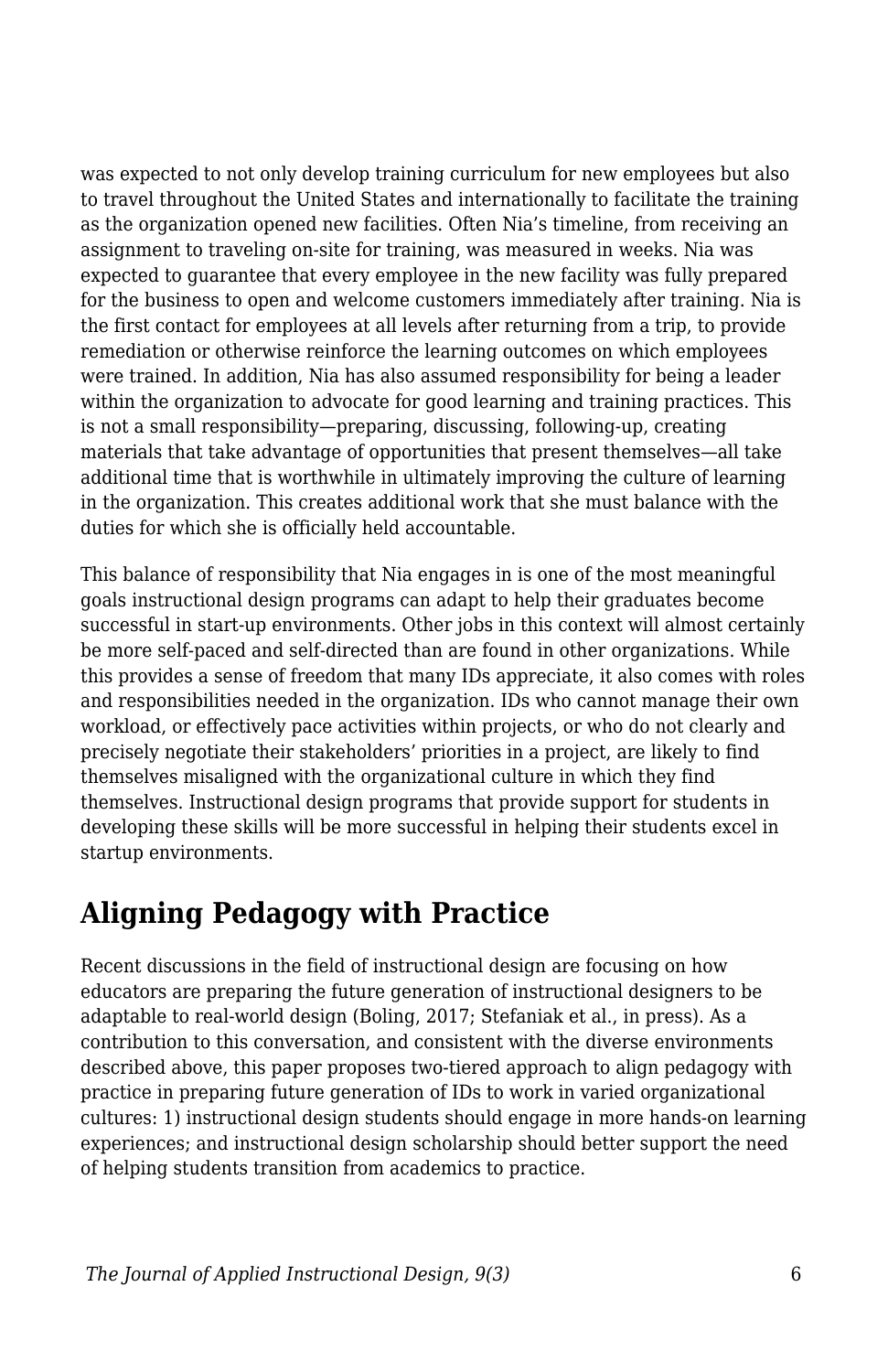### **A Hands-On Instructional Design Learning Experience**

In addition to the foundational and theoretical concepts that every ID must understand, instructional design students should be presented with multiple opportunities to gain hands-on design experience in authentic and situated environments. It is important that they recognize how contextual factors can impact design solutions (Arias & Clark, 2004; Parrish, 2009; Perkins, 2003, Tessmer & Richey, 1997). This can be achieved through case-based instruction, situated design, and learning from design failures (Tawfik et al., 2015).

#### **Use of Case-Based Instruction**

Case-based instruction provides opportunities for instructors to present a range of unique instructional situations for students to review and identify design solutions for a particular learning space. Incorporating realistic examples in the classroom can help instructional design educators observe how students are applying conceptual knowledge presented in a course. Case-based instruction provides a platform for students to use their analysis skills to provide the rationale for their design decisions (Tawfik, 2017; Tawfik & Jonassen, 2013). Through the use of case-based instruction, students are more apt to establish mental models related to problem-solving as they pull from their experience and domain-specific knowledge (Ifenthaler, 2010; Mayo, 2004).

It is important for IDs to not only be able to design for all types of situations, but also be able to converse about it with stakeholders (Visscher-Voerman, 2017). The practice of discourse helps ID students become more comfortable with communicating various themes of ID as well as serves as an indicator as to the extent of their awareness for the nuances of design. Instructional scaffolding can be used through guided debriefings to elicit students' rationale for proposed solutions to case scenarios (Cho & Jonassen, 2002).

#### **Situated Design Outside of the Classroom**

In addition to case-based instruction, instructional design educators should look for facilitate learning experiences that encourage students to design within authentic learning environments. These types of experiences provide students with opportunities to apply their knowledge of instructional design to authentic projects, in real-time (Correia et al., 2010; Maddrell, 2015; Stefaniak, 2015; Tracey et al., 2008). Designing for authentic learning experiences puts the ID in the position of designing solutions to address contextual and environmental factors that may not be covered in detail while learning the fundamentals of instructional design. The most effective experiential assignments expose students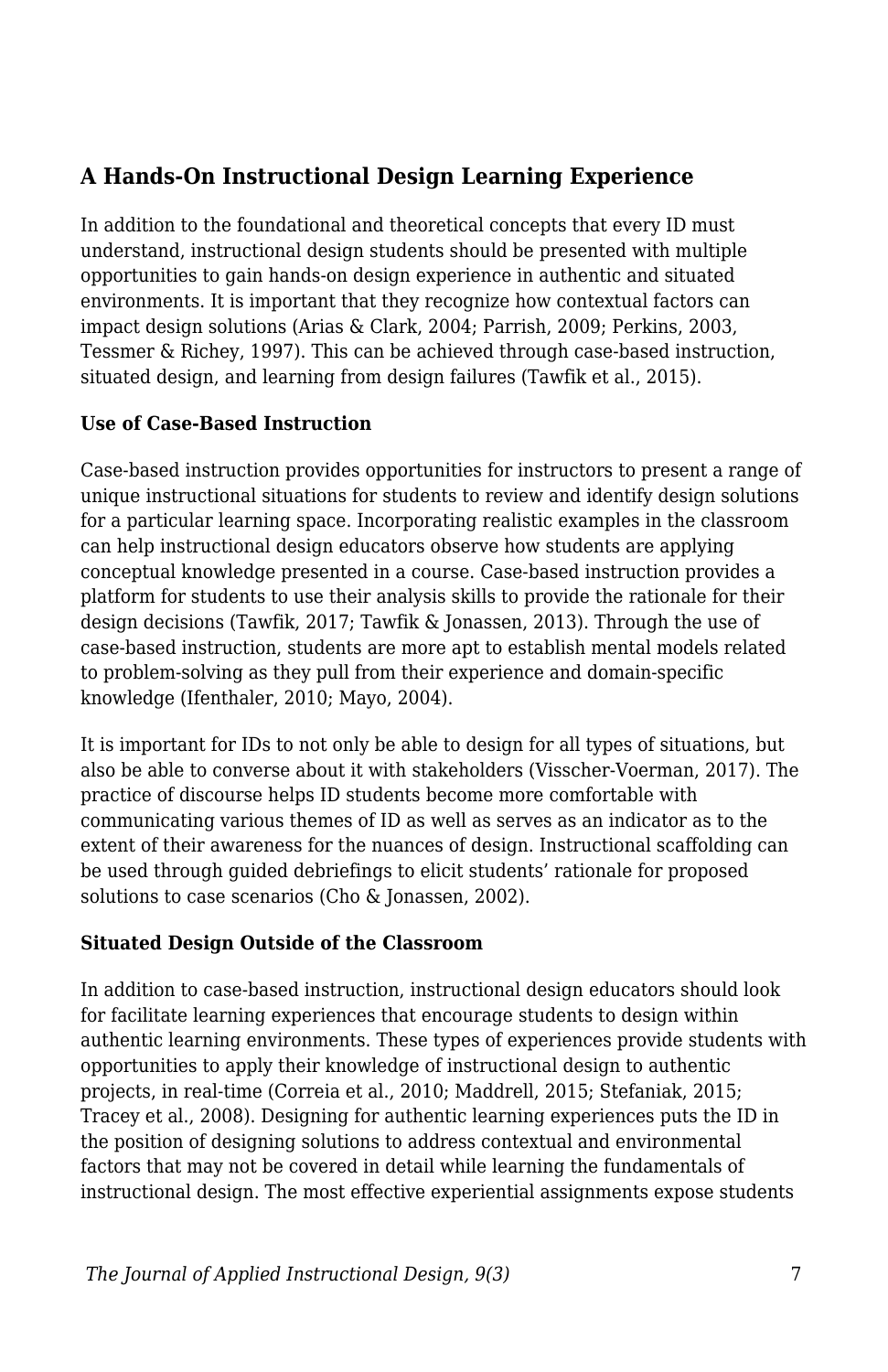to many of the demands highlight in this article, plus inter- and intra-team communications, negotiating with supervisors or other organizational stakeholders, as well as providing leadership to a team, in both formal and informal ways.

A benefit of these kinds of experiences is that as while students engage in domainspecific knowledge, they have the opportunity to see how it directly translates to the field, while their instructor(s) provide the necessary scaffolding to aid students in bridging theory and practice. An implication of this is that instructors of instructional design are, in fact, capable of providing such mentoring. It will be important for instructional design educators to take advantage of professional development opportunities themselves via consulting or contract work for the development of instructional materials in an organizational setting. We anticipate that this should include more than maintaining their current skills. Rather, instructors should seek opportunities to improve their context-specific skills or interpersonal skills in order to be effective mentors. For example, educators who have deep experience in design methodologies might intentionally seek out opportunities to provide project management leadership, thus giving them an experiential base to coach future students who struggle when placed in similar situations.

#### **Learning from Design Failures**

Cross (2011) contends that good designers must be comfortable exploring. While he was speaking to design in general, this certainly lends itself to the discussion of educational practices for instructional designers. Instructional design educators need to work towards breaking the stigma that failure is bad. Instructional design students should be encouraged to embrace failure. Students learn to employ different instructional strategies and approaches through trial and error. This practice helps students gain perspective into how different contextual factors may affect design solutions (Tessmer & Richey, 1997). It is through iterations of design that students will hone their craft as designers.

Learning from failed attempts can help IDs "better understand the complexity of the problem" (Tawfik & Jonassen, 2013, p. 388). Failed design assists learners in constructing a mental model related to the problem they are attempting to solve (Rong & Choi, 2019). It can be argued that these failed attempts help the ID embrace the iterative nature of design and understand the intricate relationship between design strategies, context factors, and situated environments.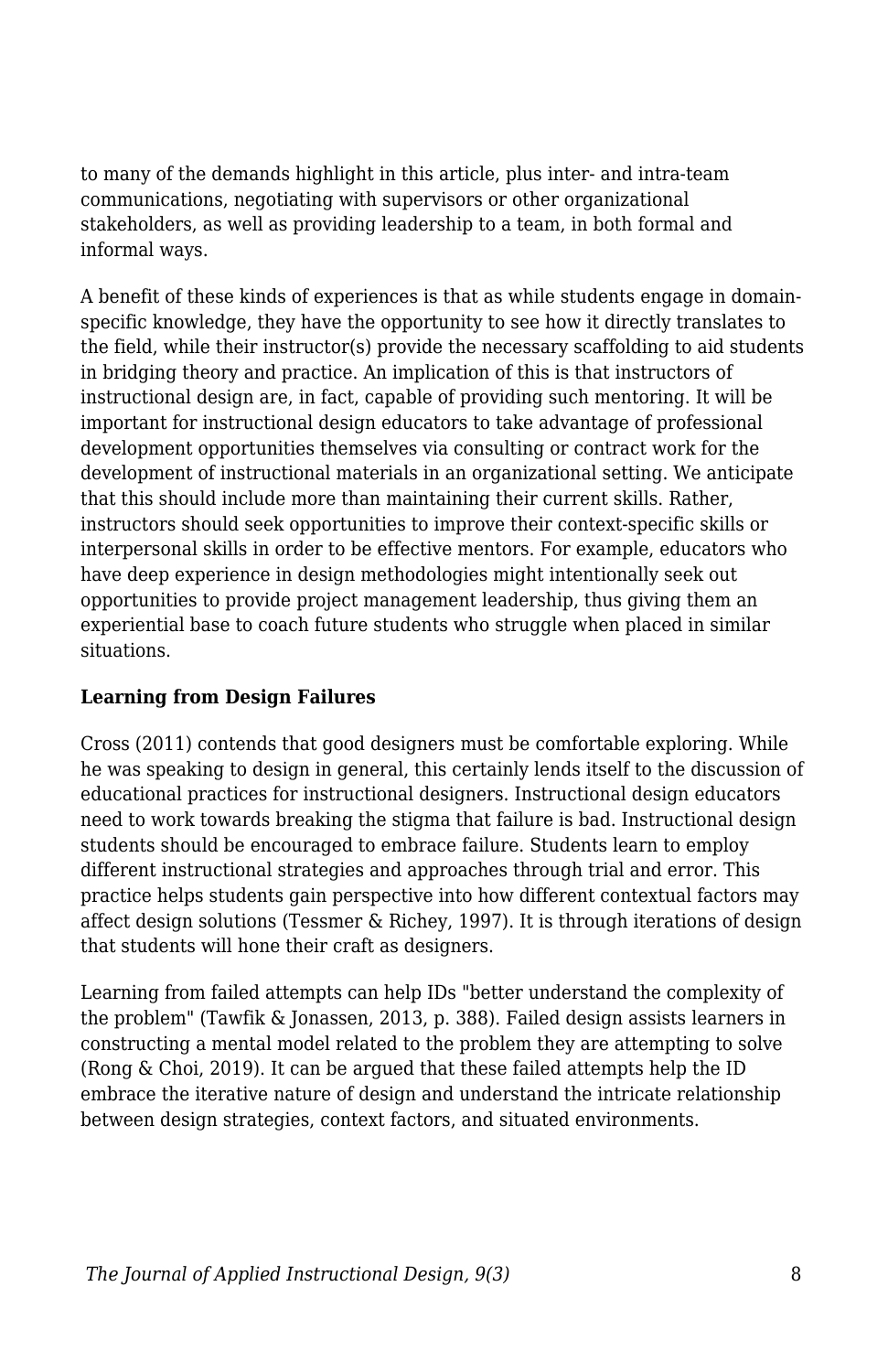### **Instructional Design Scholarship That Supports Transitions from Academics to Practice**

To date, instructional design scholarship can be categorized in three ways: 1) the application of instructional design practices to solve problems; 2) the exploration of educational technologies to facilitate learning, and 3) the role of the instructional designer. While many studies focus on the applications and utility of instructional design, few studies are directed towards the pedagogical practices for training purposes (Bannan-Ritland, 2001; Boling, 2017; Ertmer & Cennamo, 1993; Ertmer & Koehler, 2015; Lowell & Ashby, 2018; Rich et al., 2015). Additional research is needed to identify and refine the necessary instructional strategies that support the professional development of instructional design students in order to continue to espouse the skills needed to for instructional design practices in solving problems from a variety of contexts (Stefaniak et al., 2018).

Instructional design educators should look to research studies (Boling et al., 2017; Klein & Kelly, 2018; Lachheb & Boling, 2018; Roytek, 2010; Williams et al., 2011) reporting on the trends in the field, or trends in related fields, and integrate that information to leverage their instructional practices in the learning space. Instructional activities should be tailored to address the challenges facing IDs in the field. For example, using studio-based pedagogical methods found in other fields to act as a bridge for supporting students as they move beyond their academic identities and into the identities of professional practice (Brandt et al., 2013; Gray, 2014). We encourage further study of this approach in instructional design, along with the study of other methods that promise similar results.

### **Conclusion**

In this paper, we have presented a need for greater alignment between the pedagogical practices of instructional design programs, and the practical realities of instructional design work in the field. We have described three very different contexts in which IDs may find themselves working (higher education, healthcare, and startup organizations), and highlighting some of the contextual factors within these environments that are vital for success but that are typically not addressed by instructional design programs. We have suggested two ways that instructional design programs can support the transition from academic learning to practice: by providing more hands-on instructional design learning experiences, and by more instructional design scholarship that studies this transition experience.

As a final point, we note that our exploration of this topic is intended to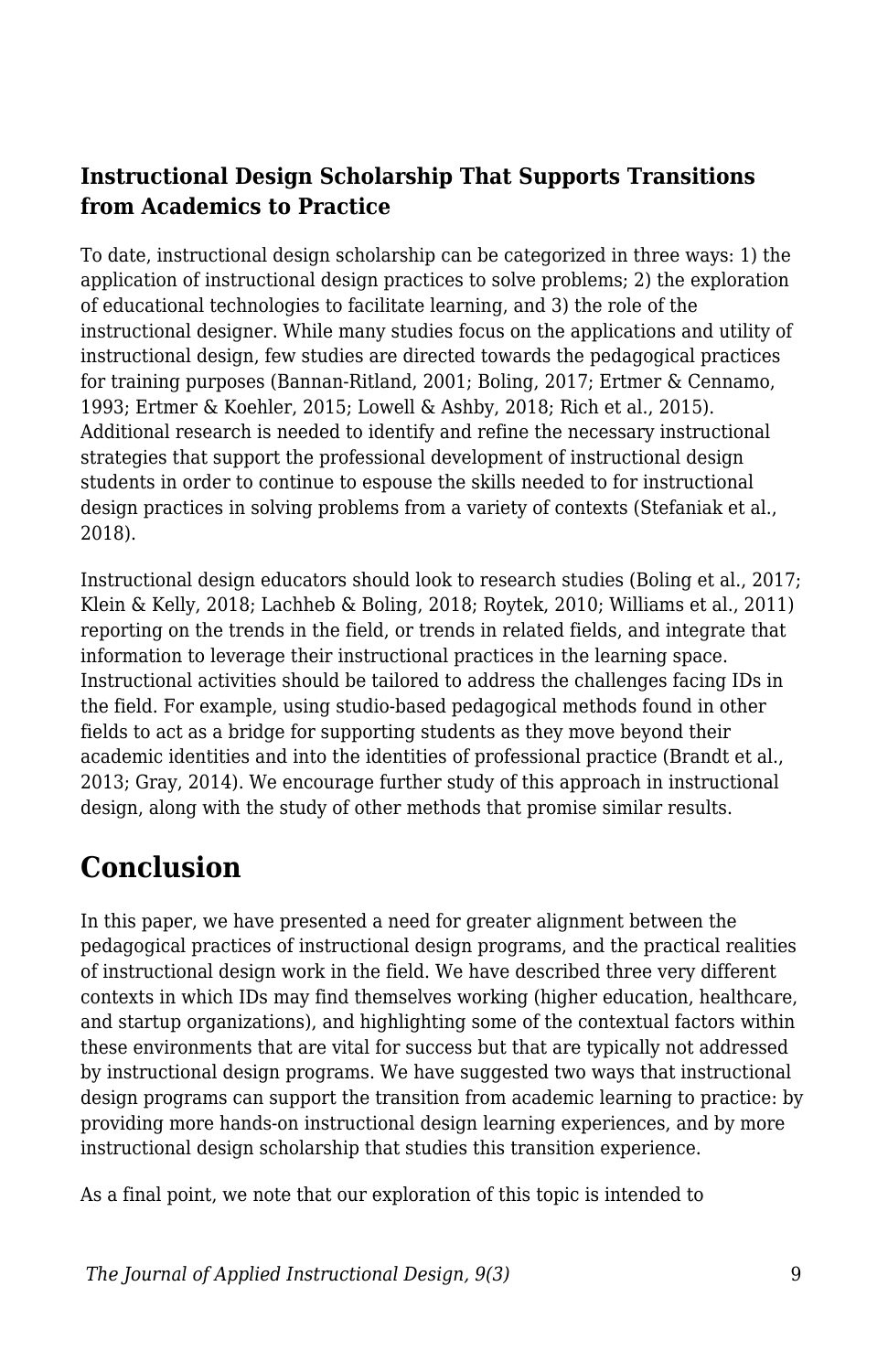demonstrate the importance of such a line of inquiry. We call on instructional design researchers, educators, practitioners, and students to engage in this type of research together and to tell each other their stories. Creating instructional design programs that successfully address the challenges we raise will require a united effort by all of these groups--in addition to close collaboration with their organizational stakeholders--to ensure that changes to programs meet the needs in ways that are both rigorous and meaningful. The time to start is now. The challenges facing IDs in practice promises to grow more complex as time goes on. However we believe the effort it takes will be worthwhile in the pursuit of more effective and relevant learning for those that our instructional design students will help in future.

### **References**

- Armstrong, A. M. (Ed.). (2004). *Instructional design in the real world: A view from the trenches*. IGI Global.
- Arias, S., & Clark, K. A. (2004). Instructional technologies in developing countries: A contextual analysis approach. *TechTrends*, *48*(4), 52-55.
- Bannan-Ritland, B. (2001). Teaching instructional design: An action learning approach. *Performance Improvement Quarterly, 14*(2), 37-52.
- Beck, A. H. (2004). The Flexner report and the standardization of American medical education. *Jama*, *291*(17), 2139-2140.
- Becker, S.A., Cummins, M., Davis, A., Freeman, A., Glesinger Hall, C. & Ananthanarayanan, V. (2017). *NMC Horizon Report: 2017 higher education edition* (pp. 1-60). The New Medium Consortium.
- Boling, E. (2017). Teaching the complex performance of instructional design: Why we cannot use the (existing) tools of instructional design. In A.A. Carr-Chellman & G. Rowland (Eds.), *Issues in technology, learning, and instructional design: Classic and contemporary dialogues* (pp. 81-83). Routledge.
- Boling, E., Alangari, H., Hajdu, I. M., Guo, M., Gyabak, K., Khlaif, Z., Kizilbogam, R., Tomita, K., Alsaif, M., Lachheb, A., Bae, H., Ergulec, F., Zhu, M., Basdogan, M., Buggs, C., Sari, A., & Techawitthayachinda, R. (2017). Core judgments of instructional designers in practice. *Performance Improvement Quarterly*, *30*(3), 199-219.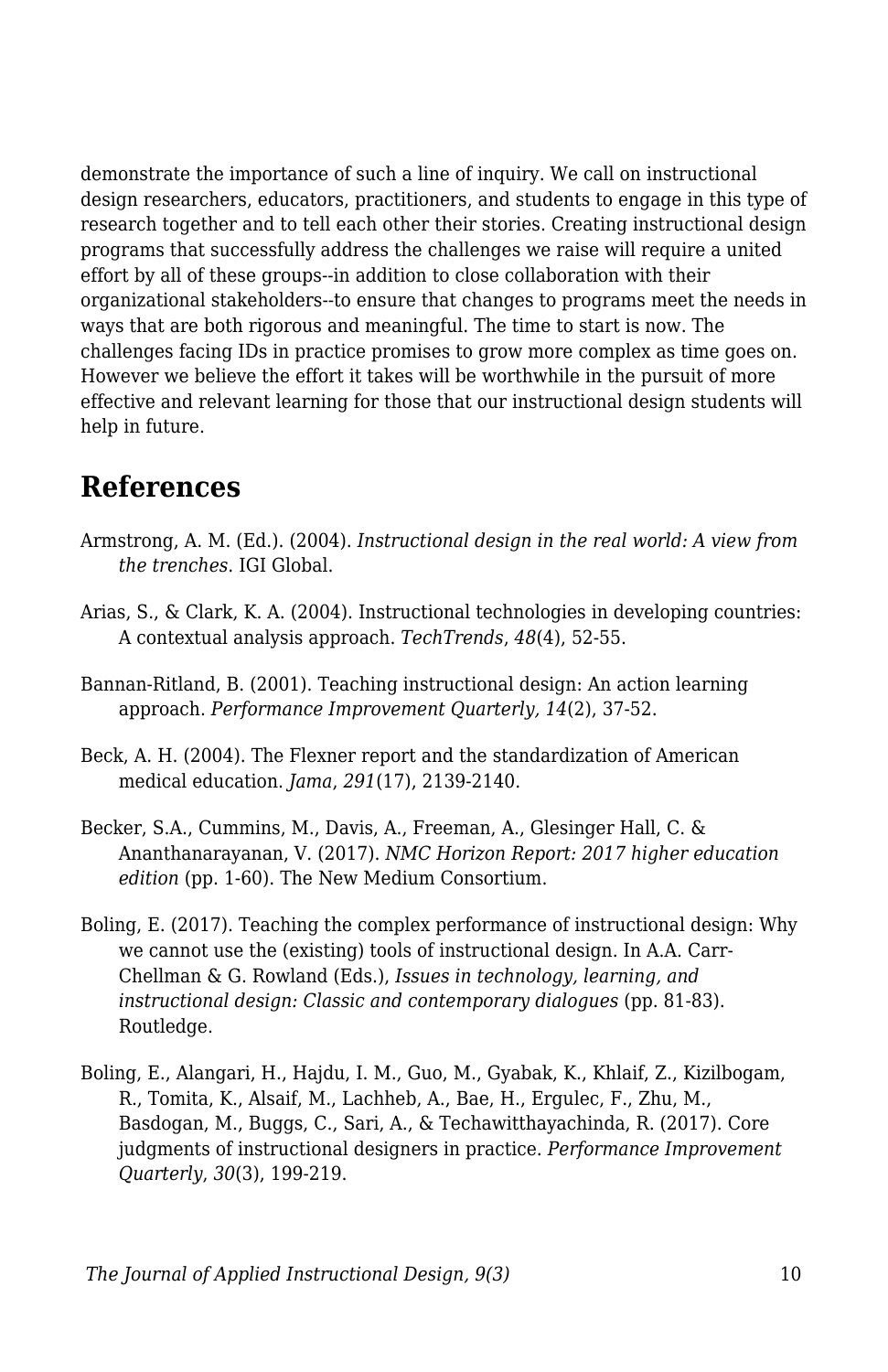- Brandt, C. B., Cennamo, K., Douglas, S., Vernon, M., McGrath, M., & Reimer, Y. (2013). A theoretical framework for the studio as a learning environment. *International Journal of Technology and Design Education*, *23*, 329–348.
- Cho, K. L., & Jonassen, D. H. (2002). The effects of argumentation scaffolds on argumentation and problem solving. *Educational Technology Research and Development*, *50*(3), 5.
- Correia, A., Yusop, F.D., Wilson, J.R., & Schwier, R.A. (2010, April). *A comparative case study of approaches to authentic learning in instructional design at two universities.* Paper presented at the Annual Meeting of the American Educational Research Association, Denver, CO.
- Ertmer, P.A., & Cennamo, K.S. (1993). Teaching instructional design: An apprenticeship model. *Performance Improvement Quarterly, 8*(4), 43-58.
- Ertmer, P. A., & Koehler, A. A. (2015). Facilitated versus non-facilitated online case discussions: Comparing differences in problem space coverage. *Journal of Computing in Higher Education*, *27*(2), 69-93.
- Gibbons, A. S. (2013). *An architectural approach to instructional design*. Routledge.
- Gray, C. M. (2014). *Living in two worlds: A critical ethnography of academic and proto-professional interactions in a human-computer interaction design studio*. (Doctoral dissertation, Indiana University).
- Gudmundsdottir, S. (1991, April). *The narrative nature of pedagogical content knowledge.* Paper presented at the Annual Meeting of the American Educational Research Association, Chicago, IL.
- Ifenthaler, D. (2010). Relational, structural, and semantic analysis of graphical representations and concept maps. *Educational Technology Research and Development, 58*(1), 81–97.
- Jonassen, D. H., & Hernandez-Serrano, J. (2002). Case-based reasoning and instructional design: Using stories to support problem solving. *Educational Technology Research and Development*, *50*(2), 65-77.
- Jonassen, D. H., Tessmer, M., & Hannum, W. H. (1998). *Task analysis methods for instructional design*. Routledge.

Klein, J. D., & Kelly, W. Q. (2018). Competencies for instructional designers: A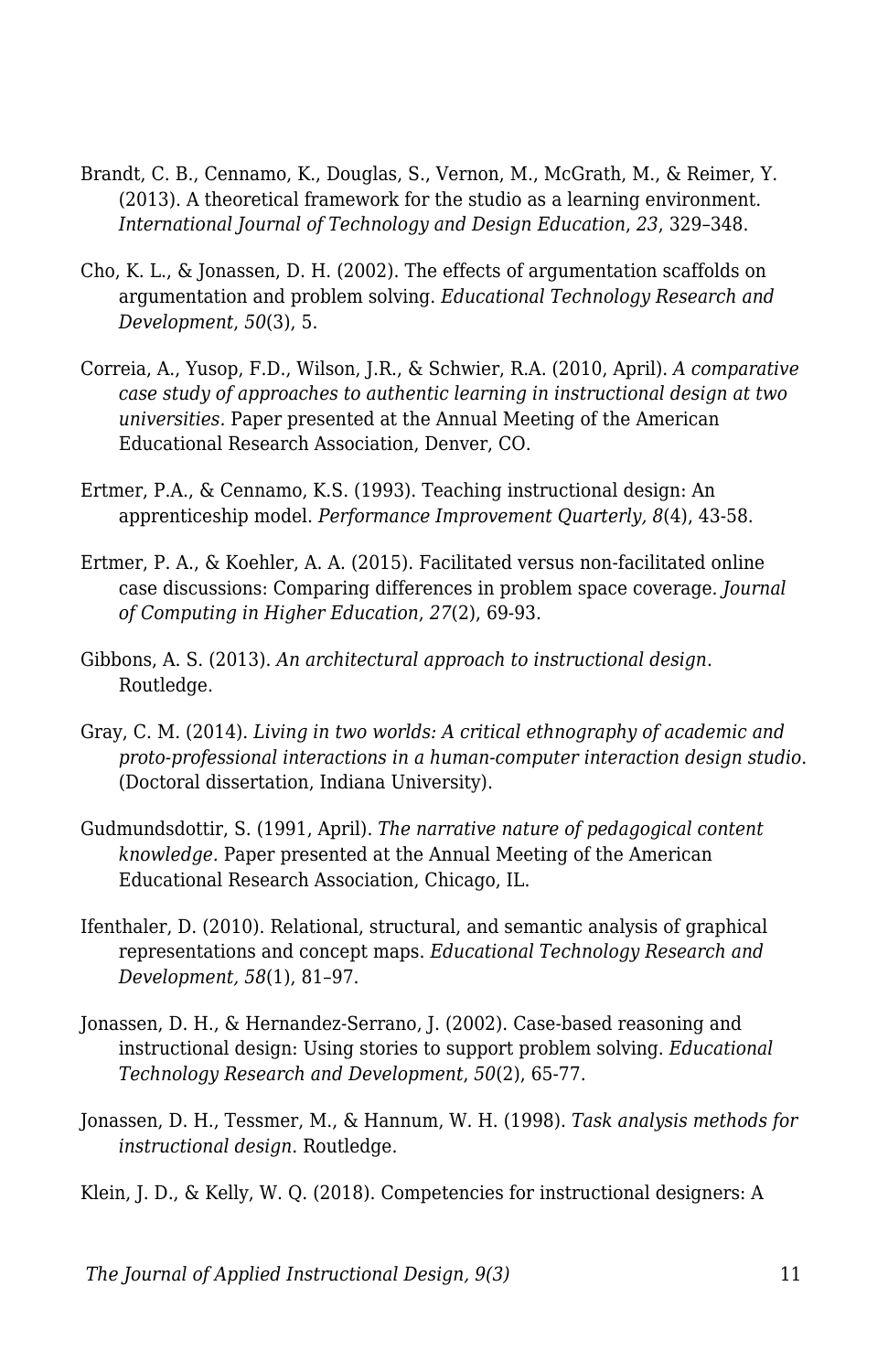View from employers. *Performance Improvement Quarterly*, *31*(3), 225-247.

- Kolodner, J. L., & Guzdial, M. (2000). Theory and practice of case-based learning aids. *Theoretical foundations of learning environments*, 215-242.
- Lachheb, A., & Boling, E. (2018). Design tools in practice: instructional designers report which tools they use and why. *Journal of Computing in Higher Education*, *30*(1), 34-54.
- Lowell, V. L., & Ashby, I. V. (2018). Supporting the development of collaboration and feedback skills in instructional designers. *Journal of Computing in Higher Education*, *30*(1), 72-92.
- Maddrell, J. (2015). Designing authentic educational experiences through virtual service learning. In B. Hokanson, G. Clinton, and M.W. Tracey (Eds.), *The design of learning experiences* (pp. 215-229). Springer.
- Mayo, J. A. (2004). Using case-based instruction to bridge the gap between theory and practice in psychology of adjustment. *Journal of Constructivist Psychology, 17*(2), 137-146.
- Mansbach, J., & Austin, A. (2018). Nuanced Perspectives about Online Teaching: Mid-Career and Senior Faculty Voices Reflecting on Academic Work in the Digital Age. *Innovative Higher Education*, *43*(4), 257–272. <https://doi.org/10.1007/s10755-018-9424-4>
- Parrish, P. E. (2009). Aesthetic principles for instructional design. *Educational Technology Research and Development*, *57,* 511-528.
- Perkins, R. A. (2003). *The role of context in instructional design: A case study examining the re-purposing of Web-based master's degree courses for use in Malawi* (Doctoral dissertation, Virginia Tech).
- Pershing, J. A., Ryan, C. D., Harlin, N. M., & Hammond, T. D. (2006). 2006 AECT Membership Salary Survey. *TechTrends*, *50*(5), 10-19.
- Quinn, J. (1994). Connecting education and practice in an instructional design graduate program. *Educational Technology Research and Development*, *42*(3), 71-82.
- Quinn, J. (1995). The education of instructional designers: Reflections on the Tripppaper. *Performance Improvement Quarterly*, *8*(3), 111-117.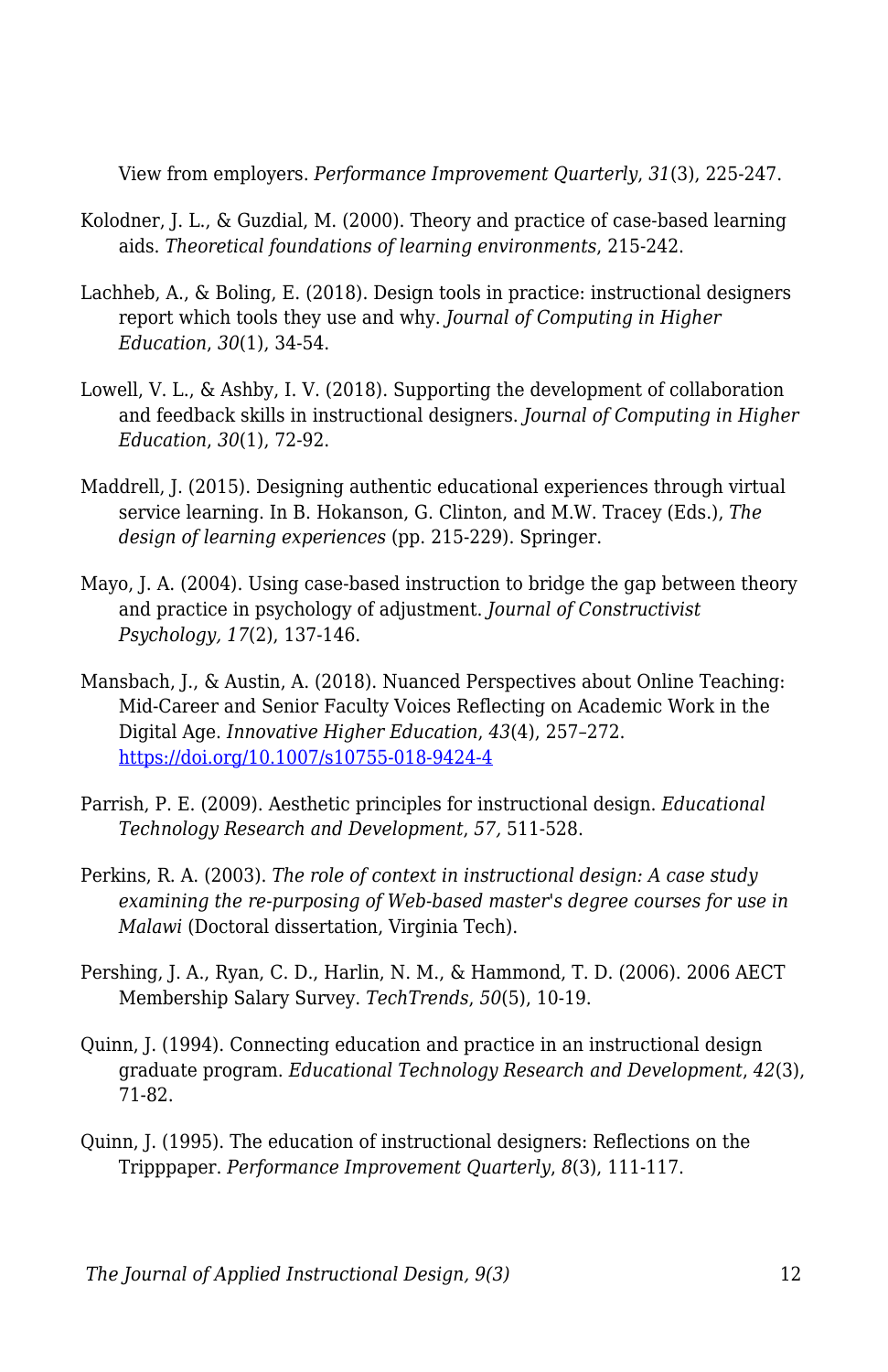- Reeves, S., Perrier, L., Goldman, J., Freeth, D., & Zwarenstein, M. (2013). Interprofessional education: effects on professional practice and healthcare outcomes. *Cochrane Database of systematic reviews*, (3).
- Rich, P. J., West, R. E., & Warr, M. (2015). Innovating how we teach collaborative design through studio-based pedagogy. In *Educational media and technology yearbook* (pp. 147-163). Springer, Cham.
- Richey, R.C., Klein, J.D., & Tracey, M.W. (2011). *The instructional design knowledge base: Theory, research, and practice.* Routledge.
- Ritzhaupt, A. D., & Kumar, S. (2015). Knowledge and skills needed by instructional designers in higher education. *Performance Improvement Quarterly*, *28*(3), 51-69.
- Rong, H., & Choi, I. (2019). Integrating failure in case-based learning: a conceptual framework for failure classification and its instructional implications. *Educational Technology Research and Development*, *67*(3), 617-637.
- Roytek, M. A. (2010). Enhancing instructional design efficiency: Methodologies employed by instructional designers. *British Journal of Educational Technology*, *41*(2), 170-180.
- Schank, R. C. (1995). *Tell me a story: Narrative and intelligence*. Northwestern University Press.
- Sinnott, J. D. (1989). *A model for the solution of ill-structured problems: Implications for everyday and abstract problem solving*. Praeger Publishers.
- Stefaniak, J. E. (2015). The implementation of service-learning in graduate instructional design coursework. *Journal of Computing in Higher Education*, *27*(1), 2-9.
- Stefaniak, J. (2020). The utility of design thinking to promote systemic instructional design practices in the workplace. *TechTrends*, *64*(2), 202-210.
- Stefaniak, J., Baaki, J., Hoard, B., & Stapleton, L. (2018). The influence of perceived constraints during needs assessment on design conjecture. *Journal of Computing in Higher Education*, *30*(1), 55-71.
- Stefaniak, J., Yang, X., & DeVaughn, P. (In press). The preparation of instructional designers: An Exploration of design pedagogy and praxis. In R. Branch, H.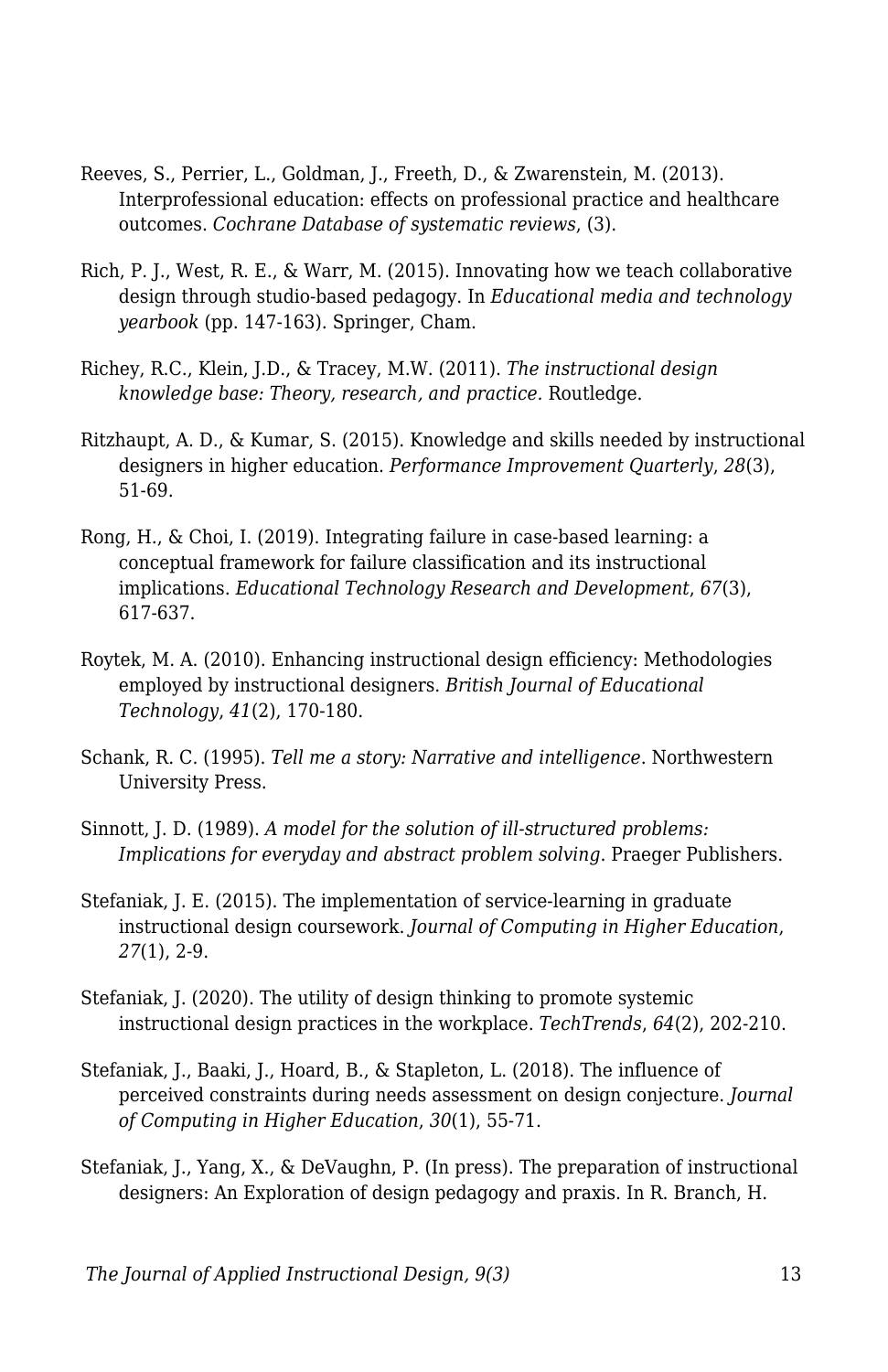Lee, & T. Sheng-Shiang (Eds.), *Educational Media and Technology Handbook (Vol. 43).*

- Sugar, W., Hoard, B., Brown, A., & Daniels, L. (2012). Identifying multimedia production competencies and skills of instructional design and technology professionals: An analysis of recent job postings. *Journal of Educational Technology Systems*, *40*(3), 227-249.
- Sugar, W., & Moore, R. L. (2015). Documenting current instructional design practices: Towards a typology of instructional designer activities, roles, and collaboration. *The Journal of Applied Instructional Design*, *5*(1), 51-59.
- Suarez, F. & Lanzolla, G. (2005). The role of environmental dynamics in building a first mover advantage. *Academy of Management Review, 32*(2), 377-392.
- Tawfik, A. A. (2017). Do cases teach themselves? A comparison of case library prompts in supporting problem-solving during argumentation. *Journal of Computing in Higher Education*, *29*(2), 267-285.
- Tawfik, A., & Jonassen, D. (2013). The effects of successful versus failure-based cases on argumentation while solving decision-making problems. *Educational Technology Research and Development*, *61*(3), 385-406.
- Tawfik, A. A., Rong, H., & Choi, I. (2015). Failing to learn: towards a unified design approach for failure-based learning. *Educational technology research and development*, *63*(6), 975-994.
- Tessmer, M., & Richey, R. C. (1997). The role of context in learning and instructional design. *Educational technology research and development*, *45*(2), 85-115.
- Tracey, M. W., Chatervert, C., Lake, K., & Wilson, R. (2008). Real world projects in an advanced instructional design course. *TechTrends*, *52*(4), 24-29.
- Visscher-Voerman, I. (2017). Necessary ingredients for the education of designers. In A.A. Carr- Chellman & G. Rowland (Eds.), *Issues in technology, learning, and instructional design: Classic and contemporary dialogues* (pp. 73-76). Routledge.
- Villachica, S. W., Marker, A., & Taylor, K. (2010). But what do they really expect? Employer perceptions of the skills of entry‐level instructional designers. *Performance Improvement Quarterly*, *22*(4), 33-51.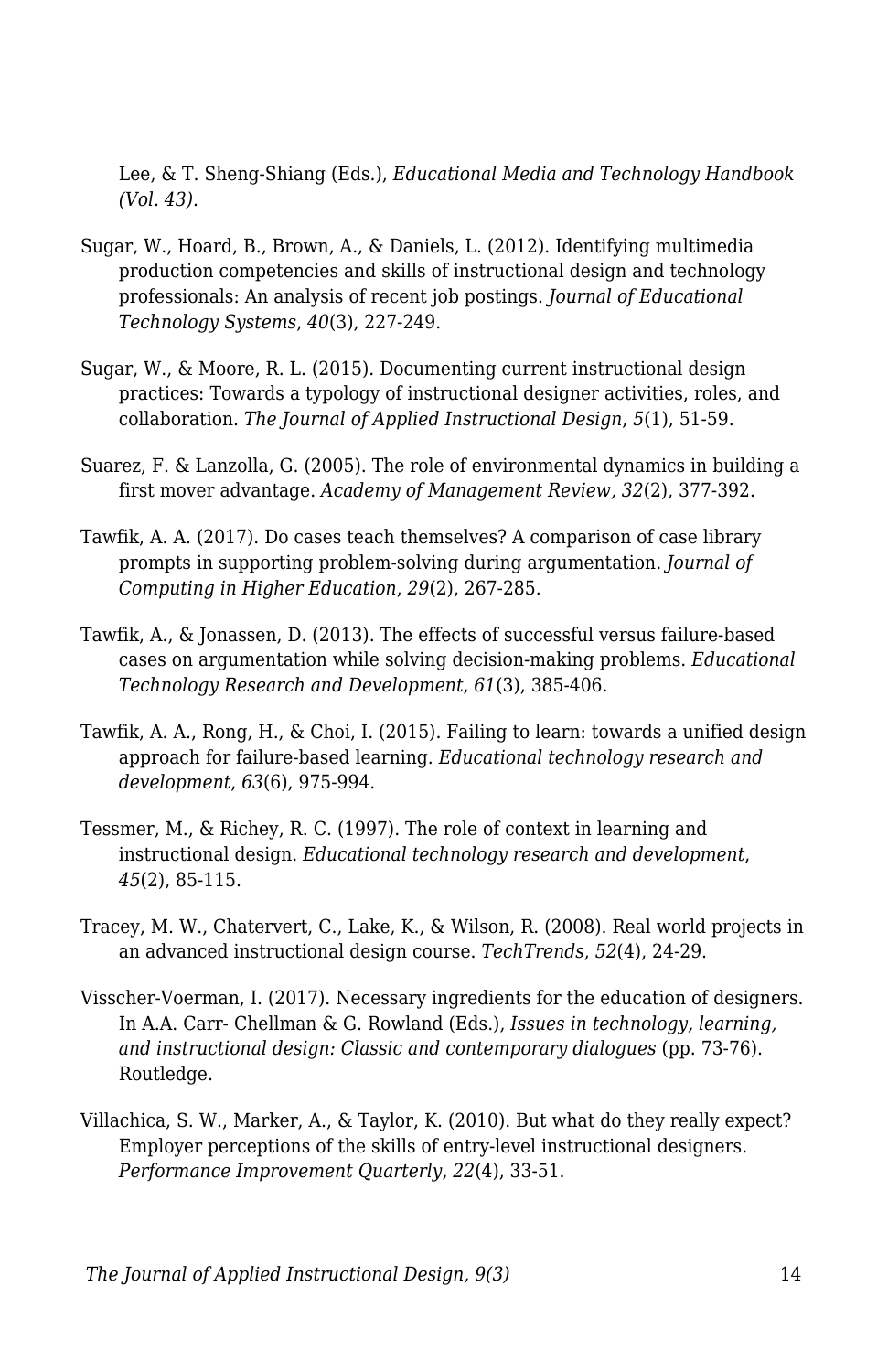- West, C., Graham, L., Palmer, R. T., Miller, M. F., Thayer, E. K., Stuber, M. L., Awdishu, L., Umoren, R.A., Wamsley, M.A., Nelson, E.A., Joo, P.A., Tysinger, J.W., George, P., & Carney, P. A. (2016). Implementation of interprofessional education (IPE) in 16 US medical schools: Common practices, barriers and facilitators. *Journal of Interprofessional Education & Practice*, *4*, 41-49.
- Williams, D. D., South, J. B., Yanchar, S. C., Wilson, B. G., & Allen, S. (2011). How do instructional designers evaluate? A qualitative study of evaluation in practice. *Educational Technology Research and Development*, *59*(6), 885-907.